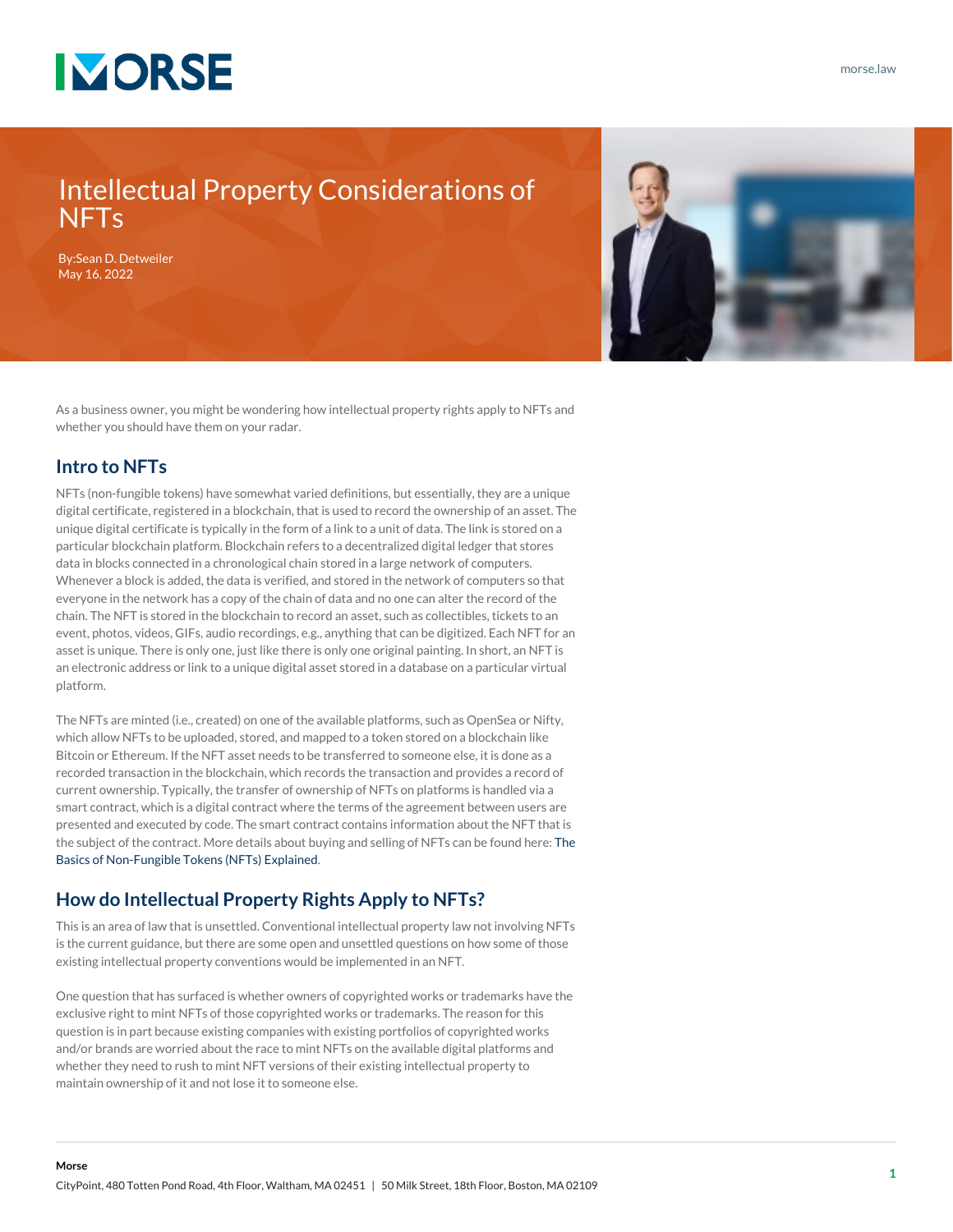## **IMORSE**

For copyrighted material, so far there seems to be a consensus on some of the main issues. One question that comes up is who owns what rights? The exclusive rights enjoyed by the creator of a work under conventional copyright law include its reproduction, adaptation, distribution, public performance, and public display. If the work is completely original, not incorporating any work of others, then the creator of that work likely owns the full complement of copyrights. If the creator of the work also creates an NFT of that work, then they would own the NFT (which is the token) as well as the underlying full set of copyrights to the creative aspects of the work because they were the original creator.

If that creator and full copyright holder decides to sell the NFT, the buyer is only getting the NFT (specifically, they are only getting the unique electronic token) and nothing else unless it is specified in the smart contract that is part of the purchase transaction. Many NFT platforms seem to be including the right to publicly display the NFTs that are purchased on the platform. If a buyer of an NFT also acquires the right to publicly display the NFT then they would be able to, e.g., place the NFT asset on the homepage of a website, or use it as an avatar in their Twitter account. If the smart contract does not include the right to publicly display it, then the buyer would not be able to display the NFT asset anywhere that is publicly accessible.

However, if the creator of the NFT incorporated the creative works of others into their work and ultimately their NFT, then there may be an infringement of the works of others that were incorporated into the NFT. In such an instance, even the creator of the NFT and work may not have the full complement of rights, including not having the right to publicly display the work or the NFT. In such instances, they would not be able to sell the NFT along with a right to publicly display the NFT without violation of others' copyrights.

In most cases the purchaser of the NFT receives a token, however, they may or may not receive the corresponding right to display the NFT asset. But more importantly, purchasers of NFTs almost never receive any of the other copyrights such as the reproduction, adaptation, distribution, or public performance of the NFT, unless specifically assigned in writing. Said differently, if you purchase the NFT of a cartoon image asset, unless otherwise specified in the smart contract that goes with the purchase, most likely you do not have the ability to reproduce that cartoon image on t-shirts or the right to make copies of the NFT and re-sell them or distribute them, etc.

For trademark material, it is even more complicated. Trademark rights are acquired either through the use of the mark under common law or through registration of the mark or a combination thereof. If a trademark owner has the rights to their trademark for shoes, does that include virtual images of shoes in a virtual world? Are those shoes, or just digital depictions of shoes? Even if they are not "real" shoes, is there a case that can be made that it would lead to customer confusion if someone other than the shoe company were to use the trademark on a virtual image of a shoe in a virtual world? It is likely that this would be deemed to cause customer confusion and therefore perhaps the shoe company owner of the trademark registration for the mark for shoes might be able to extend their rights to prevent others from using the mark on digital versions of shoes in a virtual world. This is not settled law but seems reasonable.

What happens if someone uses the shoe company's trademark on a virtual basketball in a virtual world? The owner of the shoe company has only used the trademark on shoes and has only registered the mark for shoes. Would that translate to protection against such use by someone else on a virtual basketball in a virtual world? It probably depends in part on whether the mark is famous or not. If it is famous, then perhaps the shoe company owner would be able to stop someone else from using the trademark on a virtual basketball. If it is not a famous mark, then perhaps not. Again, this is unsettled in the context of NFTs.

### **Should You Have NFTs on Your Radar?**

**Morse**

The reality is that the interpretation of intellectual property rights as they relate to NFTs is in part straightforward and in part unsettled in terms of the law. Some rights may operate the same